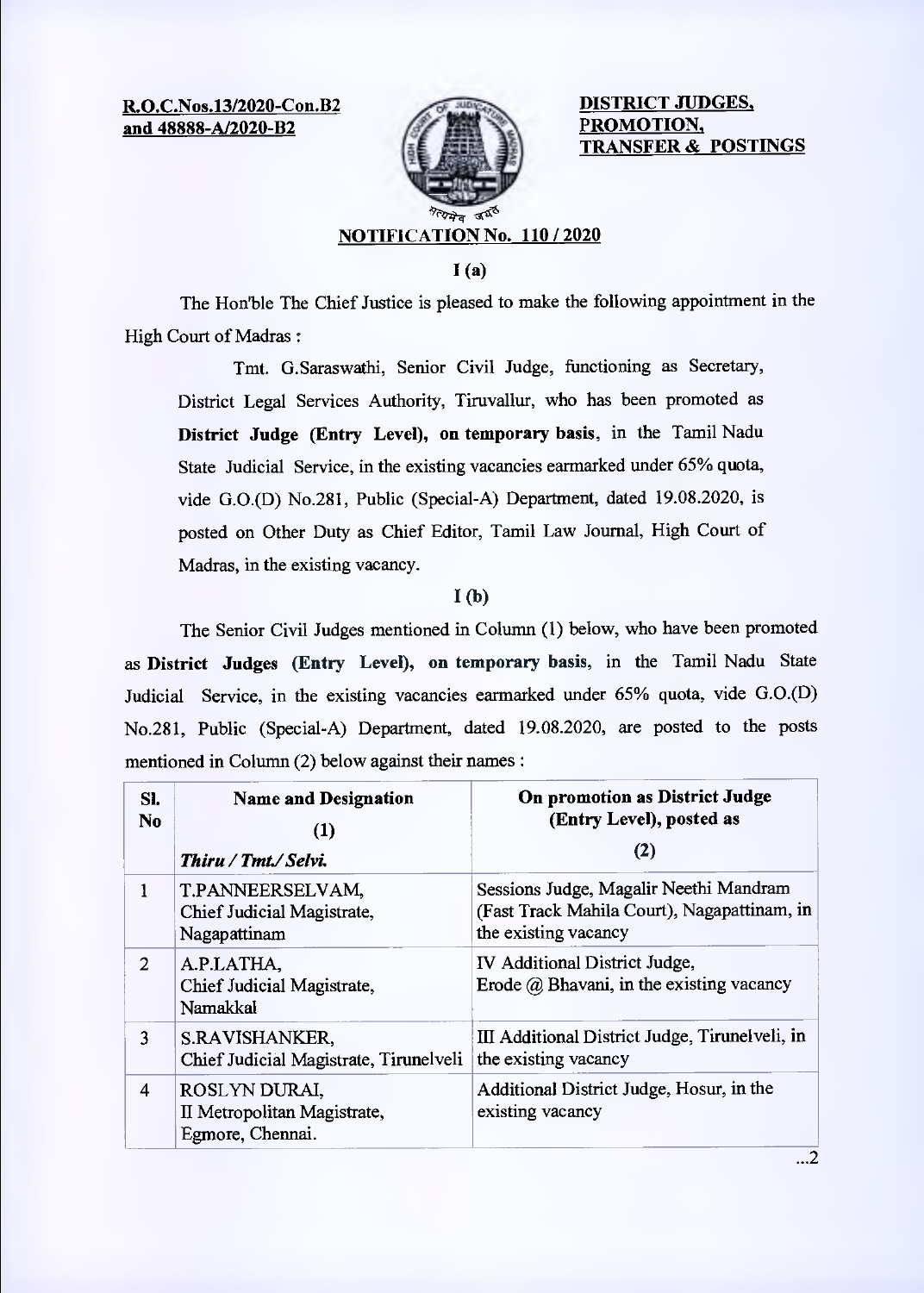| SI.<br>N <sub>0</sub>   | <b>Name and Designation</b>                                                                                             | On promotion as District Judge<br>(Entry Level), posted as                                                                |
|-------------------------|-------------------------------------------------------------------------------------------------------------------------|---------------------------------------------------------------------------------------------------------------------------|
|                         | (1)<br>Thiru / Tmt./ Selvi.                                                                                             | (2)                                                                                                                       |
| $\overline{\mathbf{5}}$ | G.M.VASANTHI,<br>Principal Sub Judge,<br>Tiruvannamalai                                                                 | Sessions Judge, Special Court for exclusive<br>trial of cases under POCSO Act,<br>Tiruvannamalai, in the existing vacancy |
| 6                       | K.VIJAYA,<br>Principal Sub Judge,<br>Tiruchirappalli                                                                    | Sessions Judge, Special Court for exclusive<br>trial of cases under POCSO Act, Thanjavur,<br>in the existing vacancy      |
| 7                       | A.S.HARIHARAKUMAR,<br><b>III Assistant Judge,</b><br>City Civil Court, Chennai                                          | XVIII Additional Judge, City Civil Court,<br>Chennai, in the existing vacancy                                             |
| 8                       | T.V.HEMANANDAKUMAR,<br>Chief Judicial Magistrate, Madurai                                                               | Special Judge, Special Court under TNPID<br>Act Cases, Madurai, in the existing vacancy                                   |
| 9                       | J.VENKATESAN,<br>Chief Judicial Magistrate, Theni                                                                       | Sessions Judge, Magalir Neethi Mandram<br>(Fast Track Mahila Court), Theni, in the<br>existing vacancy                    |
| 10                      | A.M.RAVI,<br><b>Additional Chief Metropolitan</b><br>Magistrate, Egmore, Chennai.                                       | Special District Judge, Special District Court<br>to deal with MCOP cases, Tiruvallur, in the<br>existing vacancy         |
| 11                      | G.SUNDARARAJAN,<br>Chief Judicial Magistrate,<br>Tiruppur                                                               | Sessions Judge, Magalir Neethi Mandram<br>(Fast Track Mahila Court), Tiruvarur, in the<br>existing vacancy                |
| 12                      | R.NANDHINI DEVI,<br>Judicial Officer / Chairman, Taxation<br>Appeals Tribunal, Corporation of<br>Coimbatore, Coimbatore | Sessions Judge, Mahalir Neethimandram,<br>Coimbatore, in the existing vacancy                                             |
| 13                      | V.DAMODARAN,<br>Chief Judicial Magistrate,<br>Pondicherry                                                               | III Additional District Judge, Pondicherry, in<br>the existing vacancy                                                    |
| 14                      | G.SARATHRAJ,<br>Chief Judicial Magistrate,<br>Dindigul                                                                  | Sessions Judge, Magalir Neethi Mandram<br>(Fast Track Mahila Court), Sivagangai, in<br>the existing vacancy               |
| 15                      | G.MUTHUKUMARAN,<br>Deputy Director, Regional Centre of<br>Judicial Academy, Madurai                                     | III Additional District Judge (PCR),<br>Madurai, in the existing vacancy                                                  |
| 16                      | A.K.BABULAL,<br>Chief Judicial Magistrate,<br>Sivagangai                                                                | Sessions Judge, Special Court for exclusive<br>trial of Cases under POCSO Act,<br>Sivagangai, in the existing vacancy     |
| 17                      | G.SRIRAMAJEYAM,<br>Principal Sub Judge, Salem                                                                           | Sessions Judge, Mahalir Neethimandram,<br>Salem, in the existing vacancy                                                  |

-2-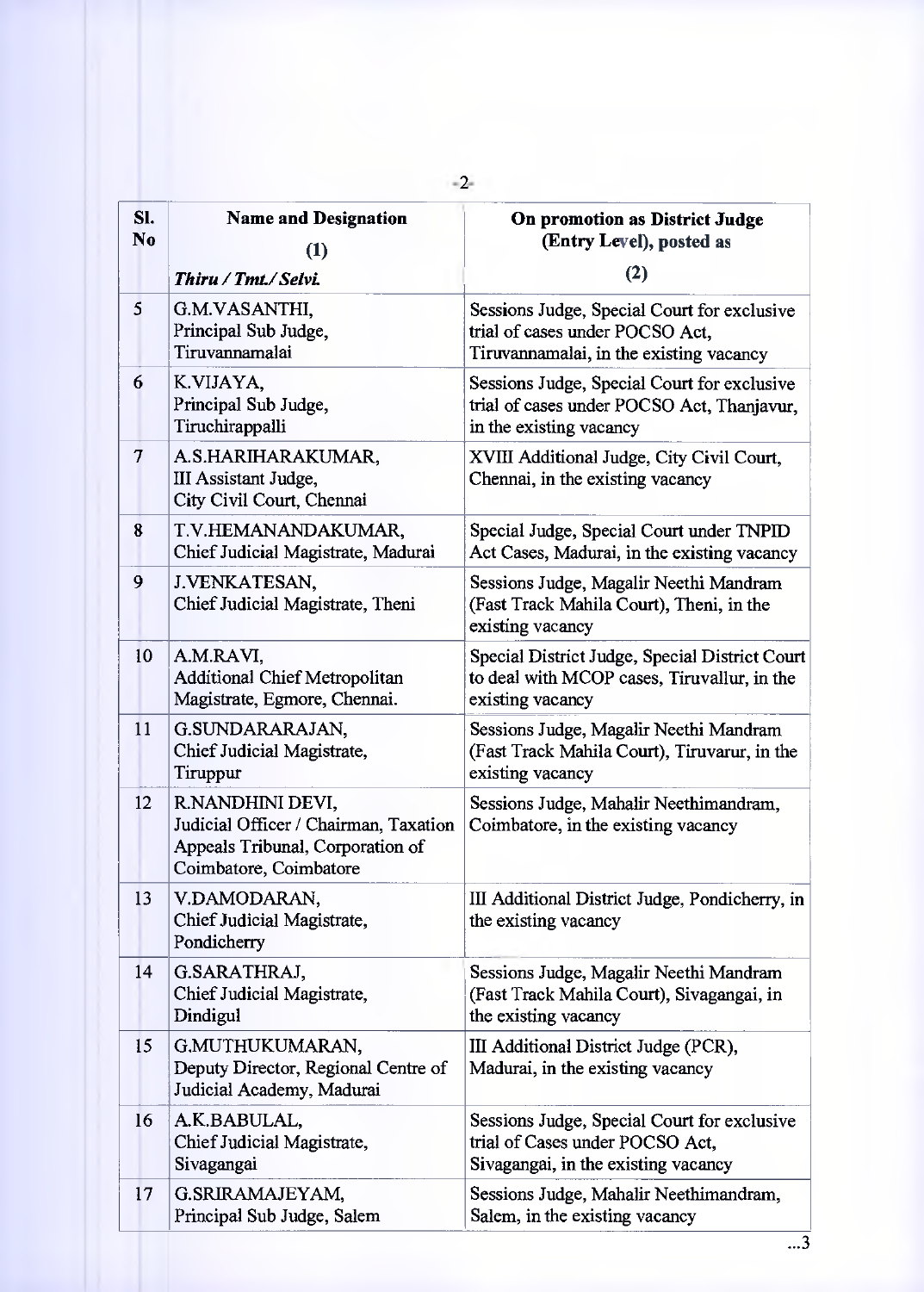| SI.<br>N <sub>0</sub> | <b>Name and Designation</b>                                                                                                                                                                                    | On promotion as District Judge<br>(Entry Level), posted as                                                                        |
|-----------------------|----------------------------------------------------------------------------------------------------------------------------------------------------------------------------------------------------------------|-----------------------------------------------------------------------------------------------------------------------------------|
|                       | (1)<br>Thiru / Tmt./ Selvi.                                                                                                                                                                                    | (2)                                                                                                                               |
| 18                    | A.THIRUVENKATA<br>SEENIVASAN,<br>Chief Judicial Magistrate, Cuddalore                                                                                                                                          | XII Additional Judge (CBI cases), City Civil<br>Court, Chennai, in the existing vacancy                                           |
| 19                    | N.S.SRIVATHSAN,<br>Principal Sub Judge, Thanjavur                                                                                                                                                              | I Additional District Judge (PCR),<br>Thanjavur, in the existing vacancy                                                          |
| 20                    | V.ANURADHA,<br>Principal Sub Judge, Tiruppur                                                                                                                                                                   | II Additional District Judge, Tiruppur, in the<br>existing vacancy                                                                |
| 21                    | A.RAMESH,<br>Assistant Sessions Judge, Additional<br>Special Court for trial of criminal<br>cases related to elected members of<br>Parliament and members of<br>Legislative Assembly of Tamil Nadu,<br>Chennai | III Additional District Judge, Tiruvallur $@$<br>Poonamallee, in the existing vacancy                                             |
| 22                    | G.SARAN,<br>Chief Judicial Magistrate,<br>Srivilliputhur                                                                                                                                                       | Additional District Judge, Virudhunagar, in<br>the existing vacancy                                                               |
| 23                    | A.MALARVIZHI,<br>Chief Judicial Magistrate, Karur                                                                                                                                                              | II Additional District Judge, Thanjavur, in<br>the existing vacancy                                                               |
| 24                    | K.ARUNACHALAM,<br>Chief Judicial Magistrate,<br>Nagercoil                                                                                                                                                      | Sessions Judge, Magalir Neethi Mandram<br>(Fast Track Mahila Court),<br>Uthagamandalam, Vice<br>Thiru.N.MURALIDHARAN, transferred |
| 25                    | D.SIVAKUMAR-I,<br>III Judge,<br>Court of Small Causes, Chennai                                                                                                                                                 | II Additional District Judge, Villupuram @<br>Tindivanam, in the existing vacancy                                                 |
| 26                    | S.HEMA,<br>Chief Judicial Magistrate,<br>Thoothukudi                                                                                                                                                           | I Additional District Judge, Thoothukudi, in<br>the existing vacancy                                                              |
| 27                    | S.EZHIL VELAVAN,<br>Principal Sub Judge,<br>Dindigul                                                                                                                                                           | Sessions Judge, Special Court for exclusive<br>trial of cases under POCSO Act, Nagercoil,<br>in the existing vacancy              |
| 28                    | G.KULASEKARAN,<br>Additional Judicial Member,<br>Sales Tax Appellate Tribunal,<br>Coimbatore                                                                                                                   | Chairmen, Permanent Lok Adalat,<br>Coimbatore, in the existing vacancy                                                            |
| 29                    | A.PHILIP NICHOLAS ALEX,<br>Sub Judge, Sivakasi                                                                                                                                                                 | II Additional District Judge, Thoothukudi, in<br>the existing vacancy                                                             |

 $\overline{...4}$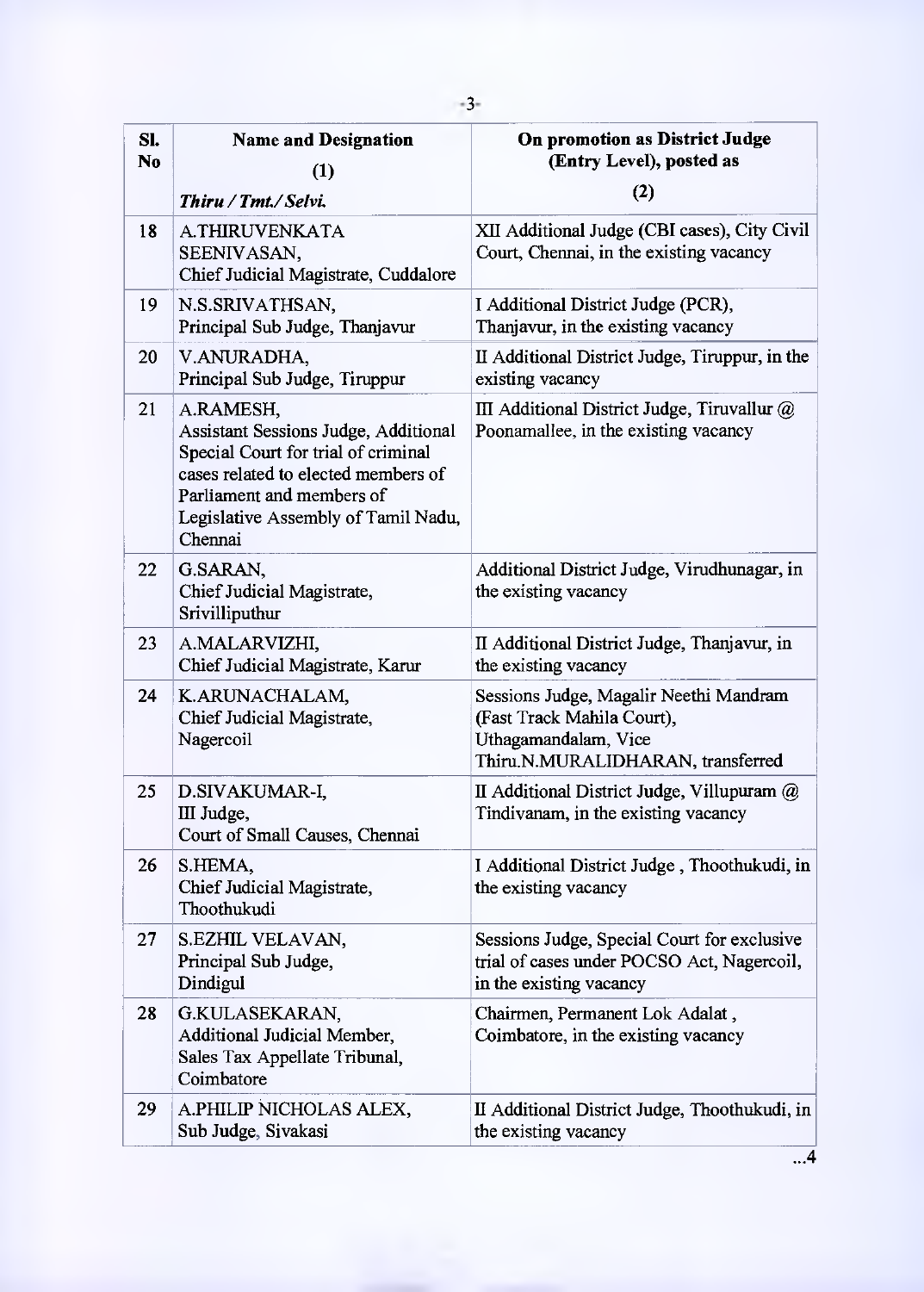| SI.<br>N <sub>0</sub> | <b>Name and Designation</b><br>(1)<br>Thiru / Tmt./ Selvi.                                   | On promotion as District Judge<br>(Entry Level), posted as<br>(2)                                                     |
|-----------------------|----------------------------------------------------------------------------------------------|-----------------------------------------------------------------------------------------------------------------------|
| 30                    | S.GIRI.<br>Chief Judicial Magistrate,<br>Perambalur                                          | Sessions Judge, Mahila Court, Perambalur,<br>in the existing vacancy                                                  |
| 31                    | S.BALAKRISHNAN,<br>IV Judge,<br>Court of Small Causes, Chennai                               | Sessions Judge, Mahila Court, Cuddalore, in<br>the existing vacancy                                                   |
| 32 <sup>2</sup>       | N.UMA RANI,<br>Sub Judge, Thittakudi                                                         | Chairman, Permanent Lok Adalat,<br>Pudukkottai, in the existing vacancy                                               |
| 33                    | S.PRABHA CHANDRAN,<br>Sub Judge, Avinashi                                                    | Sessions Judge, Magalir Neethi Mandram<br>(Fast Track Mahila Court), Nagercoil, in the<br>existing vacancy            |
| 34                    | P.VIDHYA,<br>VII Assistant Judge,<br>City Civil Court, Chennai                               | I Additional District Judge, Tiruvallur, in the<br>existing vacancy                                                   |
| 35                    | S.MUTHUKUMARAVEL,<br>Principal Sub Judge,<br>Villupuram                                      | Sessions Judge, Special Court for exclusive<br>trial of cases under POCSO Act.<br>Villupuram, in the existing vacancy |
| 36                    | S.KIRUBAHARAN MATHURAM,<br>Chief Judicial Magistrate,<br>Tiruchirappalli.                    | Chairman, Permanent Lok Adalat, Madurai,<br>in the existing vacancy                                                   |
| 37                    | P.THANGAVEL,<br>Special Sub Judge, Special Sub<br>Court to deal with MCOP cases,<br>Madurai. | III Additional District Judge, Thanjavur @<br>Pattukottai, in the existing vacancy                                    |

## $I(c)$

Tmt. R.Arulmozhiselvi, Senior Civil Judge, now functioning on deputation as Member (Human Resources), e-Committee, Supreme Court of India, New Delhi, is promoted to the cadre of **District Judge (Entry Level), on temporary basis,** in the Tamil Nadu State Judicial Service, in the existing vacancies earmarked under 65% quota, vide G.0.(D) No.281, Public (Special-A) Department, dated 19.08.2020, with effect from 18.09.2020 A.N. without prejudice to her deputation.

**-4-**